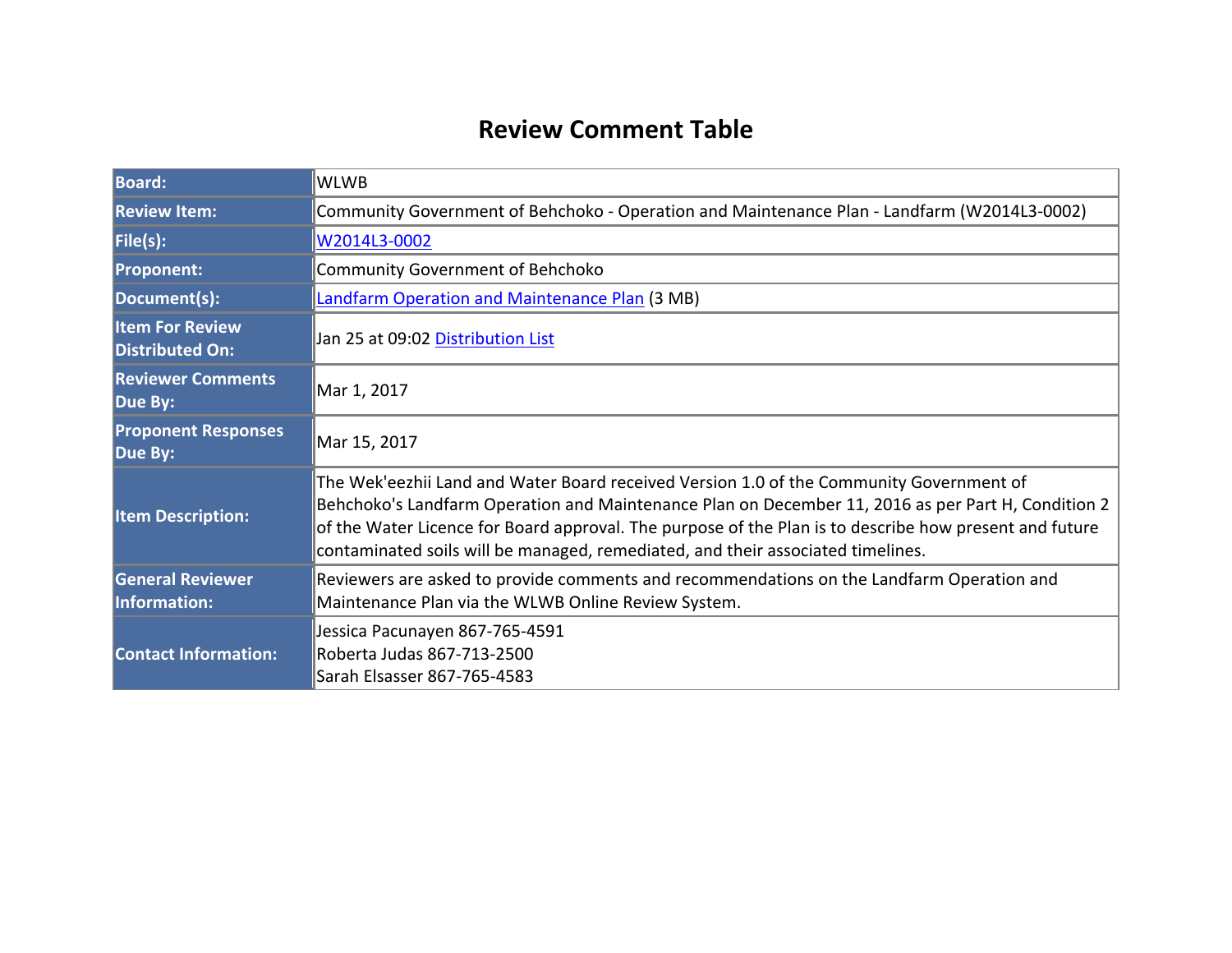# **Comment Summary**

|   | Environment and Climate Change Canada: Gabriel Bernard-Lacaille |                                                                                                                                                                                                                                                                                                                             |                                                                                                                                                                                                                                                                                                                                                                                                 |                                       |  |
|---|-----------------------------------------------------------------|-----------------------------------------------------------------------------------------------------------------------------------------------------------------------------------------------------------------------------------------------------------------------------------------------------------------------------|-------------------------------------------------------------------------------------------------------------------------------------------------------------------------------------------------------------------------------------------------------------------------------------------------------------------------------------------------------------------------------------------------|---------------------------------------|--|
|   | <b>ID</b> Topic                                                 | Reviewer<br><b>Comment/Recommendation</b>                                                                                                                                                                                                                                                                                   | <b>Proponent Response</b>                                                                                                                                                                                                                                                                                                                                                                       | <b>Board Staff</b><br><b>Response</b> |  |
| 1 | General                                                         | <b>Comment ECCC has reviewed</b><br>the Operation and<br>Maintenance Plan in<br>accordance with its mandate<br>and doesn't have any<br>comments at this time.<br><b>Recommendation Not</b><br>applicable.                                                                                                                   |                                                                                                                                                                                                                                                                                                                                                                                                 |                                       |  |
|   |                                                                 | <b>GNWT - ENR: Central Email GNWT</b>                                                                                                                                                                                                                                                                                       |                                                                                                                                                                                                                                                                                                                                                                                                 |                                       |  |
|   | <b>ID</b> Topic                                                 | Reviewer<br><b>Comment/Recommendation</b>                                                                                                                                                                                                                                                                                   | <b>Proponent Response</b>                                                                                                                                                                                                                                                                                                                                                                       | <b>Board Staff</b><br><b>Response</b> |  |
|   | 11 General File                                                 | <b>Comment (doc) ENR Letter</b><br>with Comments and<br>Recommendations<br><b>Recommendation</b>                                                                                                                                                                                                                            |                                                                                                                                                                                                                                                                                                                                                                                                 |                                       |  |
| 1 | Farm<br>Current<br>Operation<br>Status                          | Topic 1: Land <b>Comment</b> Appendix A of the<br>Operation and Maintenance<br>Previous and Plan (O&M Plan) describes the<br>past operational status of the<br>Behchoko land farm from 2004<br>to 2009. In 2013, BlueMetric<br>Environmental noted strong<br>odours, sheens and possible<br>free phase products in multiple | <b>Mar 16:</b><br>It should be noted that the foreign materials have been<br>removed from the site. The area has been 'sealed off' wityh<br>snow fence to eliminate further dumping, and the CG of<br>Behchoko' has no intention of comtinued land farming. Our<br>long-term intention is to remediate the site and close the<br>site to any further land farming. Recommendations<br>Accepted. |                                       |  |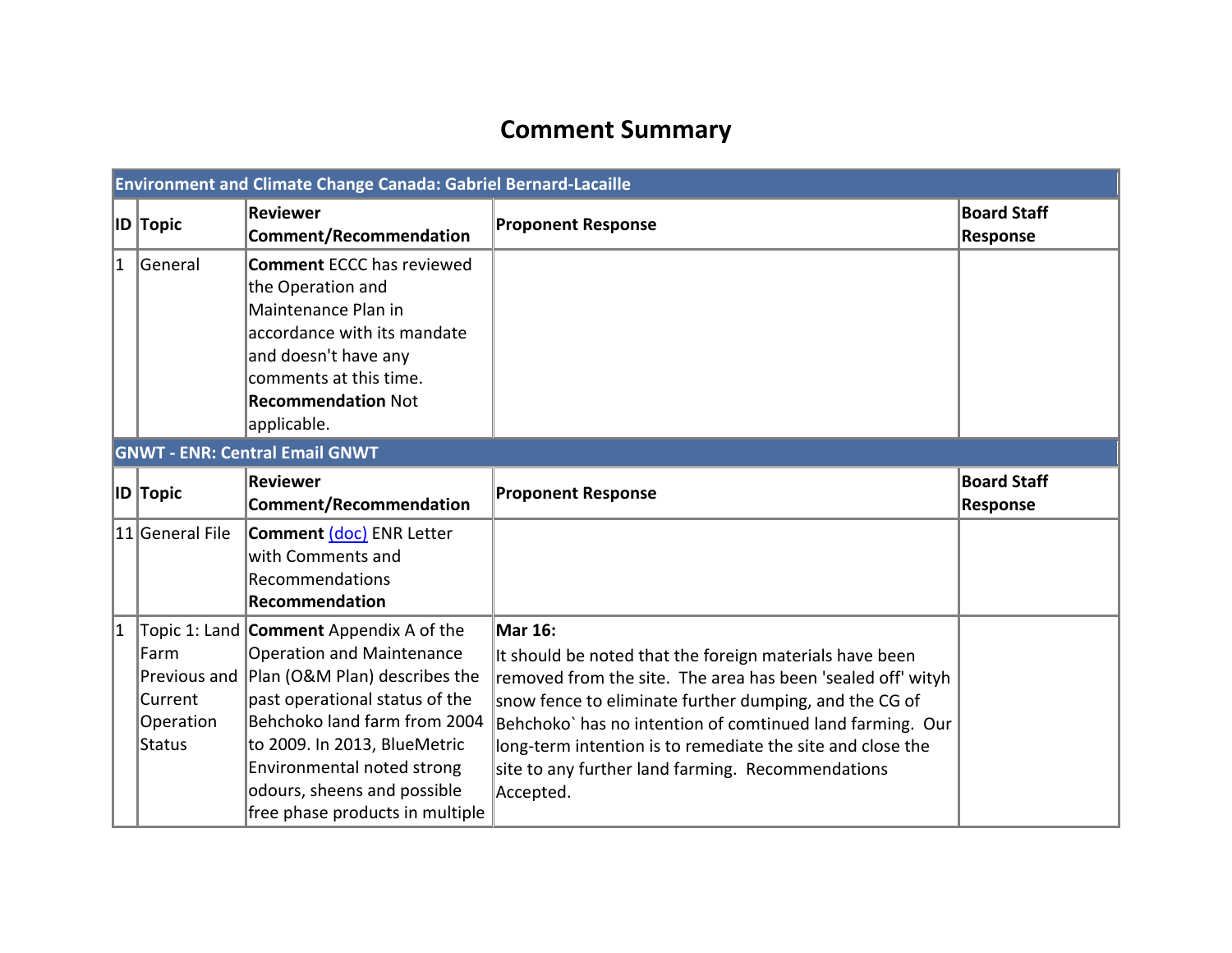| test pits, and detected elevated |  |
|----------------------------------|--|
| concentrations of PHC in both    |  |
| the north and south areas of     |  |
| the land farm. Past inspection   |  |
| reports requested removal of a   |  |
| barrel of foreign material and   |  |
| hydrocarbon-impacted             |  |
| adsorbent material in 2014,      |  |
| and noted that enforcement       |  |
| actions may be required as       |  |
| further misuse of the land farm  |  |
| facility was observed with non-  |  |
| soil waste being deposited at    |  |
| the land farm (October 2016).    |  |
| Past studies reported that the   |  |
| Behchoko land farm has           |  |
| exceeded its design capacity,    |  |
| and that no additional material  |  |
| should be added to the land      |  |
| farm until there was sufficient  |  |
| space to manage it effectively.  |  |
| <b>Recent inspection reports</b> |  |
| indicated that no soils were     |  |
| removed from the land farm,      |  |
| and that no effluent was         |  |
| discharged from the land farm.   |  |
| In a recent meeting (February    |  |
| 2017) with MACA and ENR          |  |
| inspectors, the community        |  |
| indicated that they had no       |  |
| intention of doing further land  |  |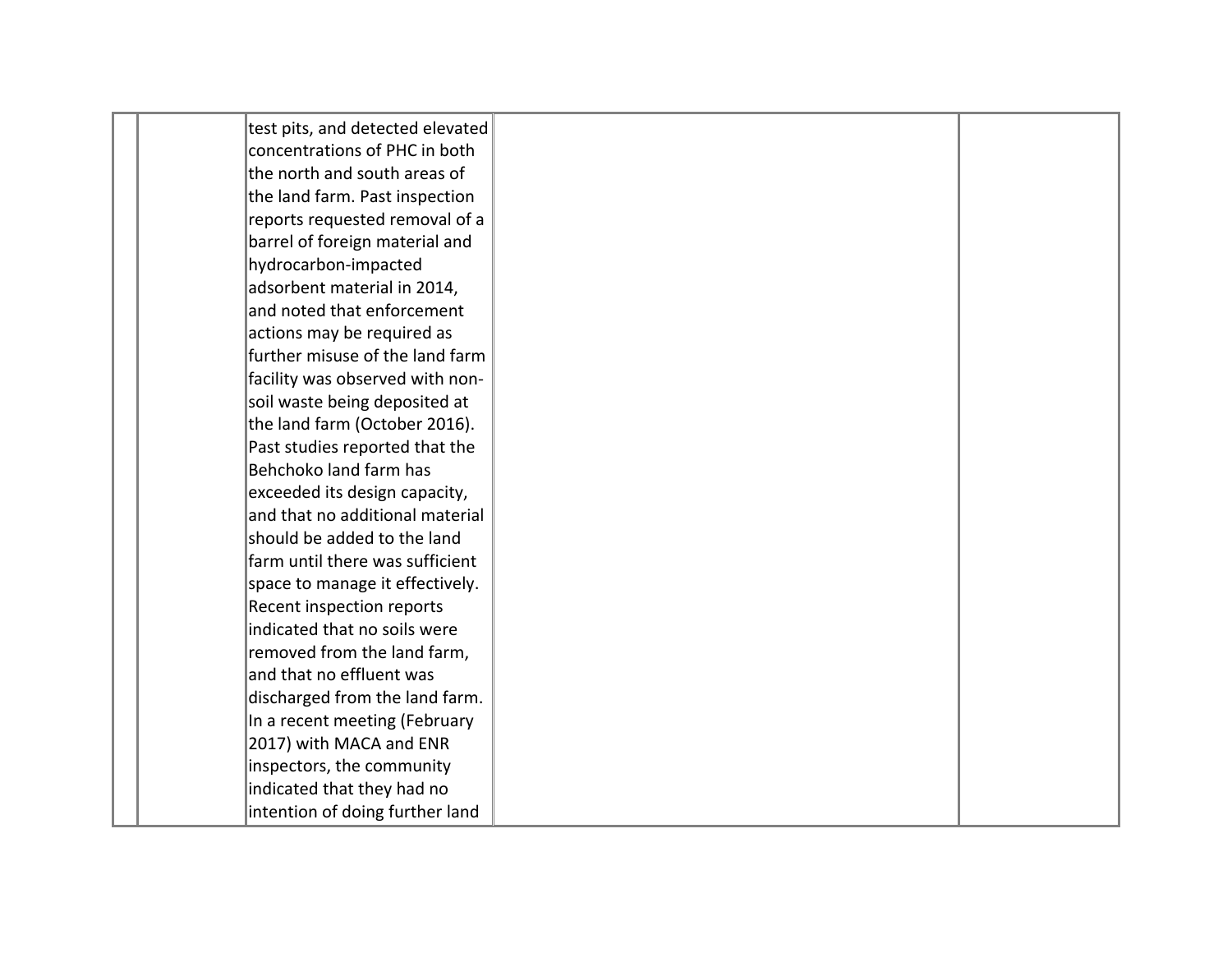| farming. Page 1 of the O&M       |  |
|----------------------------------|--|
| Plan specifies that operation of |  |
| the Behchoko land farm should    |  |
| be continued for a minimum of    |  |
| two (2) years during which time  |  |
| the land farm treatment          |  |
| performance would be             |  |
| evaluated - and a future course  |  |
| of action determined. A land     |  |
| farm O&M Plan has been           |  |
| circulated through the Land      |  |
| and Water Board process for      |  |
| review. ENR recognizes that the  |  |
| Behchoko land farm is not        |  |
| expected to be operated in the   |  |
| future; however, ENR is          |  |
| providing the following          |  |
| comments regarding best land     |  |
| farming operations and           |  |
| maintenance practices in the     |  |
| event that land farming          |  |
| continues in Behchoko and the    |  |
| O&M Plan is put into practice.   |  |
| <b>Recommendation 1) ENR</b>     |  |
| recommends that the              |  |
| Behchoko land farm O&M Plan      |  |
| should reflect best              |  |
| management practices to          |  |
| minimize liability risks to the  |  |
| community, as well as minimize   |  |
| the environmental risks of       |  |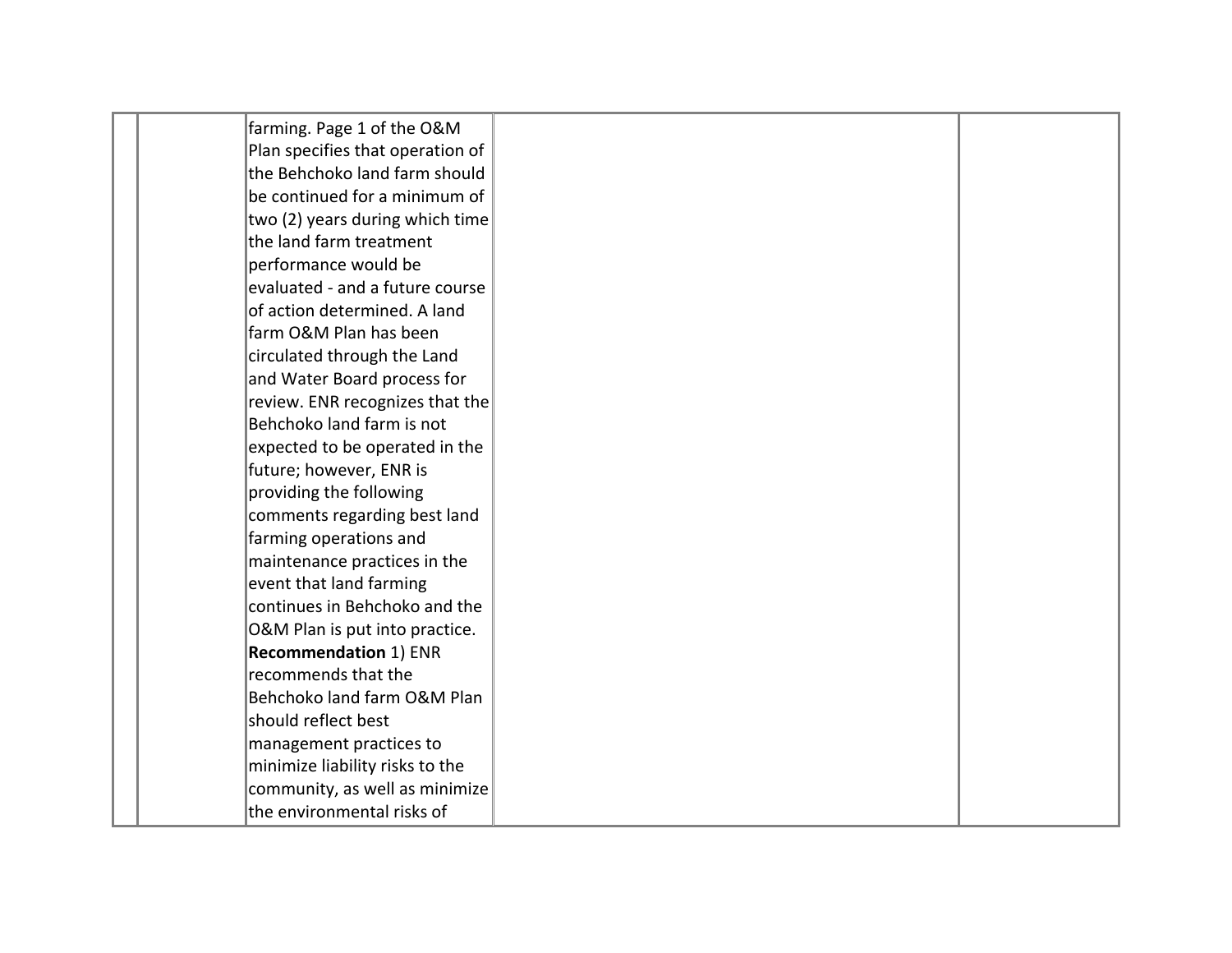|   |                                                                | incomplete treatment of<br>contaminated soils.                                                                                                                                                                                                                                                                                                                                                                                                                                                                                                                                                                                                                                                                                                                                                                                                                                                                                                  |                                                                                                                                                                                                             |  |
|---|----------------------------------------------------------------|-------------------------------------------------------------------------------------------------------------------------------------------------------------------------------------------------------------------------------------------------------------------------------------------------------------------------------------------------------------------------------------------------------------------------------------------------------------------------------------------------------------------------------------------------------------------------------------------------------------------------------------------------------------------------------------------------------------------------------------------------------------------------------------------------------------------------------------------------------------------------------------------------------------------------------------------------|-------------------------------------------------------------------------------------------------------------------------------------------------------------------------------------------------------------|--|
| 2 | Topic 2:<br>Important<br>Screening<br>Acceptance<br>Procedures | <b>Comment</b> An O&M Plan is<br>intended to provide<br>operation/site specific<br>information to provide staff<br>with the information they<br>require to properly operate the<br>land farm facility. An important<br>step when considering whether<br>to accept soils for treatment at<br>a land farm facility is to<br>properly assess the extent and<br>type of the contamination<br>present in the materials before<br>acceptance. Section 1.0 of the<br>plan specifies that Behchoko<br>land farm facility is to treat<br>hydrocarbon-impacted soils<br>only. The liability of accepting<br>contaminated soils that cannot<br>be treated through land<br>farming procedures falls on the<br>facility owner. In the current<br>case, it is the Community of<br>Behchoko's responsibility to<br>ensure that proper analysis of<br>the soils considered for<br>treatment is conducted to<br>ensure that contaminants<br>other than petroleum | <b>Mar 16:</b><br>Behchoko' will proceed with the aeration process during the<br>Spring & Summer of 2017 as planned and, based on the soil<br>anaylsis at the end of the season, the plan will be reviewed. |  |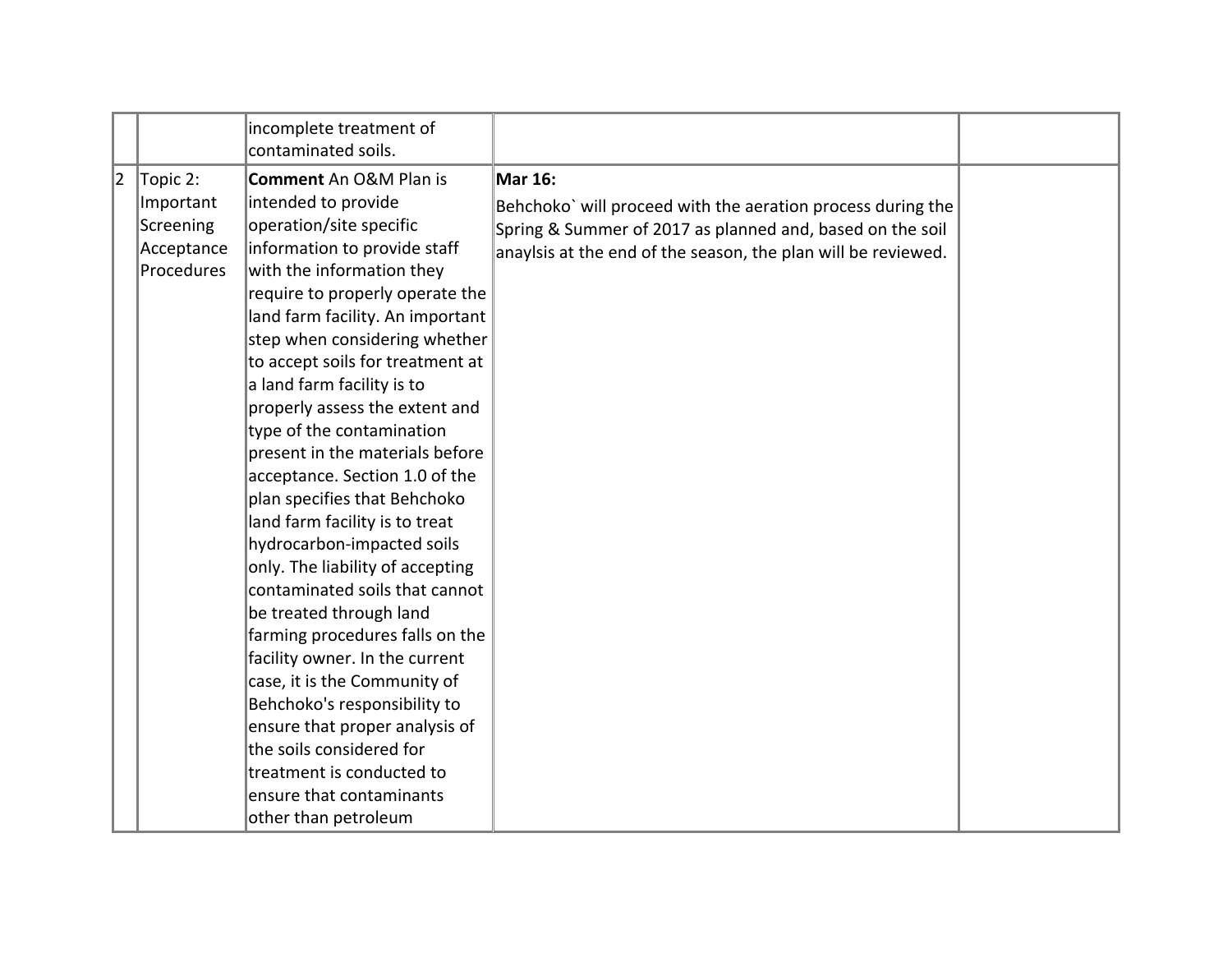| hydrocarbons (or mixtures) are   |  |
|----------------------------------|--|
| not received and placed within   |  |
| the land farm facility. While    |  |
| Behchoko Land farm facility is   |  |
| to treat hydrocarbon-impacted    |  |
| soils only, the plan does not    |  |
| clarify the level or nature of   |  |
| contamination present, such as   |  |
| lightly to mid-range             |  |
| hydrocarbons, in the impacted    |  |
| soils that can be accepted for   |  |
| treatment. As such, land         |  |
| farming activities are generally |  |
| considered ineffective and       |  |
| unsuitable for soils             |  |
| contaminated with petroleum      |  |
| hydrocarbons > 30,000 parts      |  |
| per million (PPM), as measured   |  |
| by assessing Total Petroleum     |  |
| Hydrocarbon (TPH) or Total       |  |
| extractable hydrocarbon (THE),   |  |
| or if the soil is saturated to   |  |
| point of visible free product)   |  |
| Yukon Contaminated Site          |  |
| Regulations, 2011). Adequate     |  |
| screening to determine           |  |
| acceptance is an important       |  |
| step, not only to prevent        |  |
| unnecessary liability to the     |  |
| community, but also to prevent   |  |
| certain contaminants (such as    |  |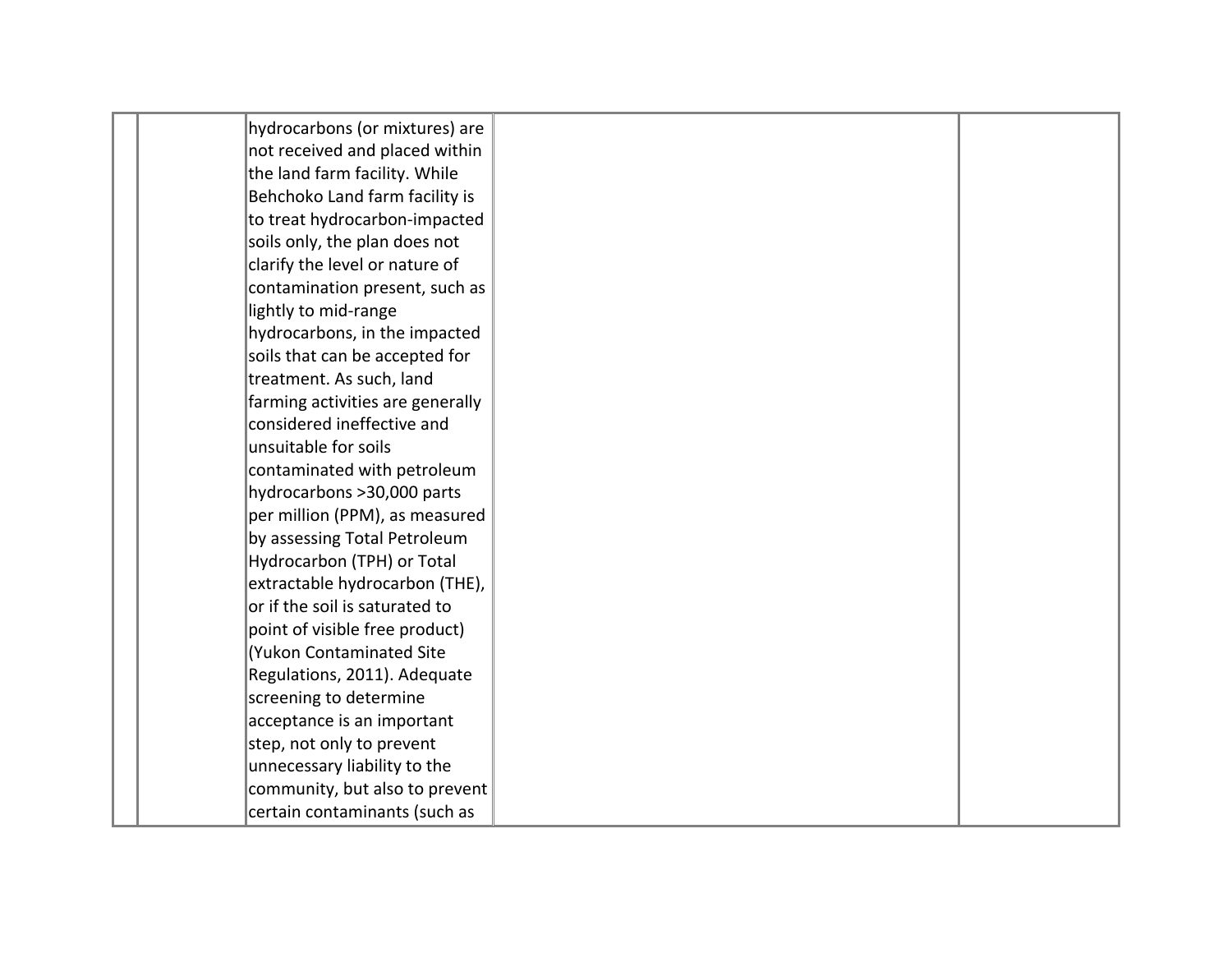|   |             | metals) from entering the land<br>farming processes, and<br>subsequently being re-<br>introduced at the disposal<br>location (SWF), with the<br>potential of creating further<br>impacts to surrounding land<br>and water.<br><b>Recommendation 1) ENR</b><br>recommends Behchoko Land<br>farm O&M Plan be updated to<br>specify which type of<br>hydrocarbon-impact<br>contaminated soils are<br>accepted at the land farm (light<br>to mid-range petroleum<br>contaminated soils), and which<br>hydrocarbon-impacted soils are |                |  |
|---|-------------|----------------------------------------------------------------------------------------------------------------------------------------------------------------------------------------------------------------------------------------------------------------------------------------------------------------------------------------------------------------------------------------------------------------------------------------------------------------------------------------------------------------------------------|----------------|--|
| 3 | <i>None</i> | not accepted at the facility.<br><b>Comment None</b><br><b>Recommendation 2) ENR</b><br>recommends hydrocarbon<br>concentration limits be<br>specified to help discriminate<br>heavily impacted soils from<br>their less-impacted<br>counterparts.                                                                                                                                                                                                                                                                               |                |  |
| 4 | None        | <b>Comment None</b><br>Recommendation 3) In order<br>to best assist staff evaluate<br>whether to accept or refuse                                                                                                                                                                                                                                                                                                                                                                                                                | <b>Mar 16:</b> |  |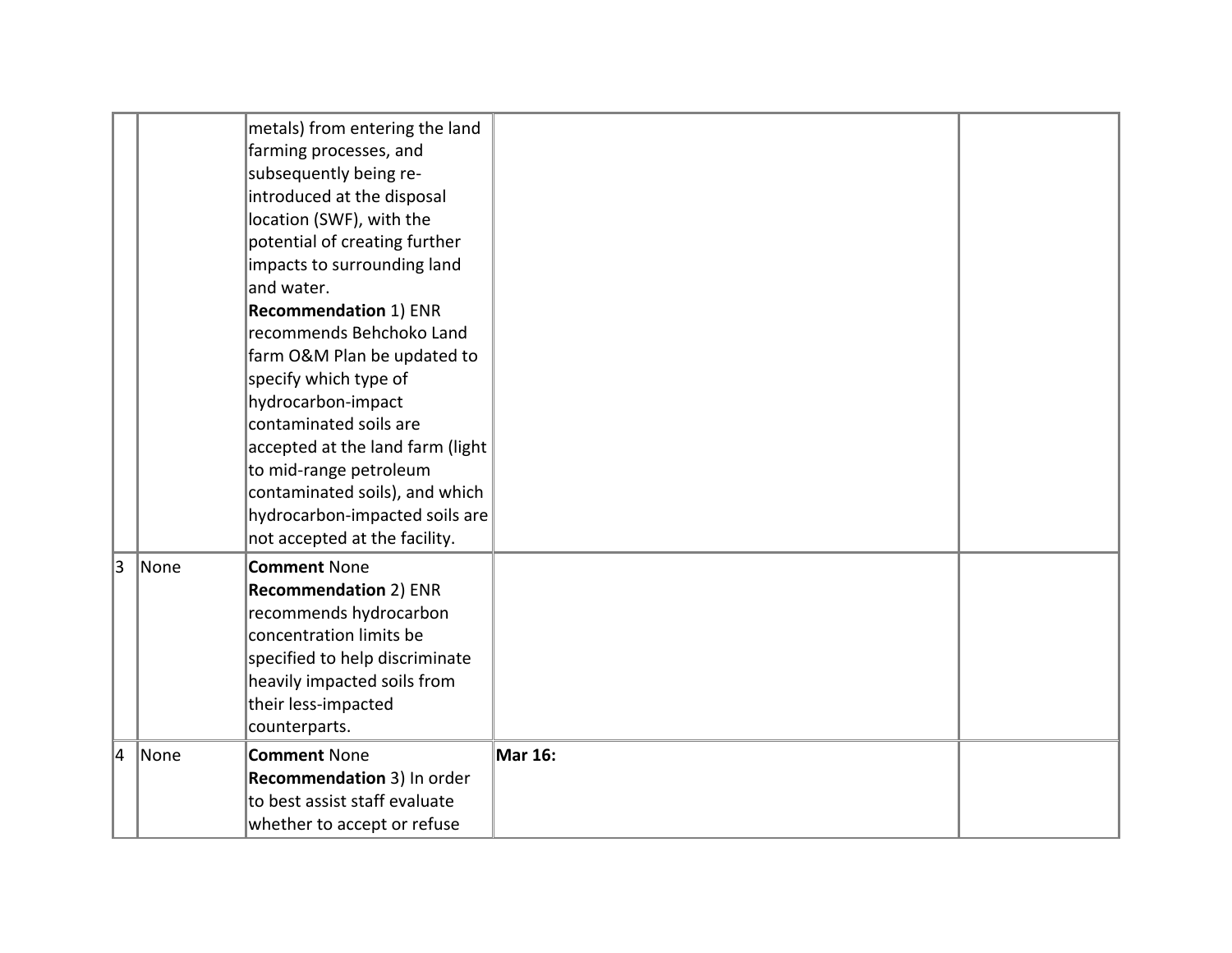|   |                                                      | contaminated soils for<br>treatment, the O&M Plan<br>should further specify which<br>other types of contaminated<br>soils are not be accepted at the<br>facility, such as metal-impacted<br>soils.                                                                                                                                                                                                                                                                                                                                          | No additional soil will be added. The intentio is to<br>remediate the soil and close the facility at the end of the<br>remediation cycle.    |  |
|---|------------------------------------------------------|---------------------------------------------------------------------------------------------------------------------------------------------------------------------------------------------------------------------------------------------------------------------------------------------------------------------------------------------------------------------------------------------------------------------------------------------------------------------------------------------------------------------------------------------|----------------------------------------------------------------------------------------------------------------------------------------------|--|
| 5 | None                                                 | <b>Comment None</b><br>Recommendation 4) Finally,<br>ENR recommends the O&M<br>Plan specify which parameters<br>will be analyzed to determine<br>whether contaminated soils<br>will be accepted at the facility.<br>ENR expects that the list of<br>parameters evaluated for<br>acceptance would be broader<br>than the ones assessed for soil<br>quality criteria in Item D. 20 of<br>the W2014L3-0002 Water<br>Licence. Metals should be<br>included amongst the<br>parameters to be tested at the<br>acceptance stage of the<br>process. | <b>Mar 16:</b><br>The Community Government of Behchoko' will review at<br>the of the season.                                                 |  |
| 6 | Topic 3: Soil<br>Procedures<br> – Liner<br>Integrity | <b>Comment</b> Section 3.3 on<br>Management Aeration specifies that the<br>contaminated soils should be<br>tilled every 3 weeks from June<br>to October. It also specifies<br>that impacted soil should be                                                                                                                                                                                                                                                                                                                                  | <b>Mar 16:</b><br>Remediated soil will be used for land fill cover as both the<br>old and new land fills are adjacent to the land farm site. |  |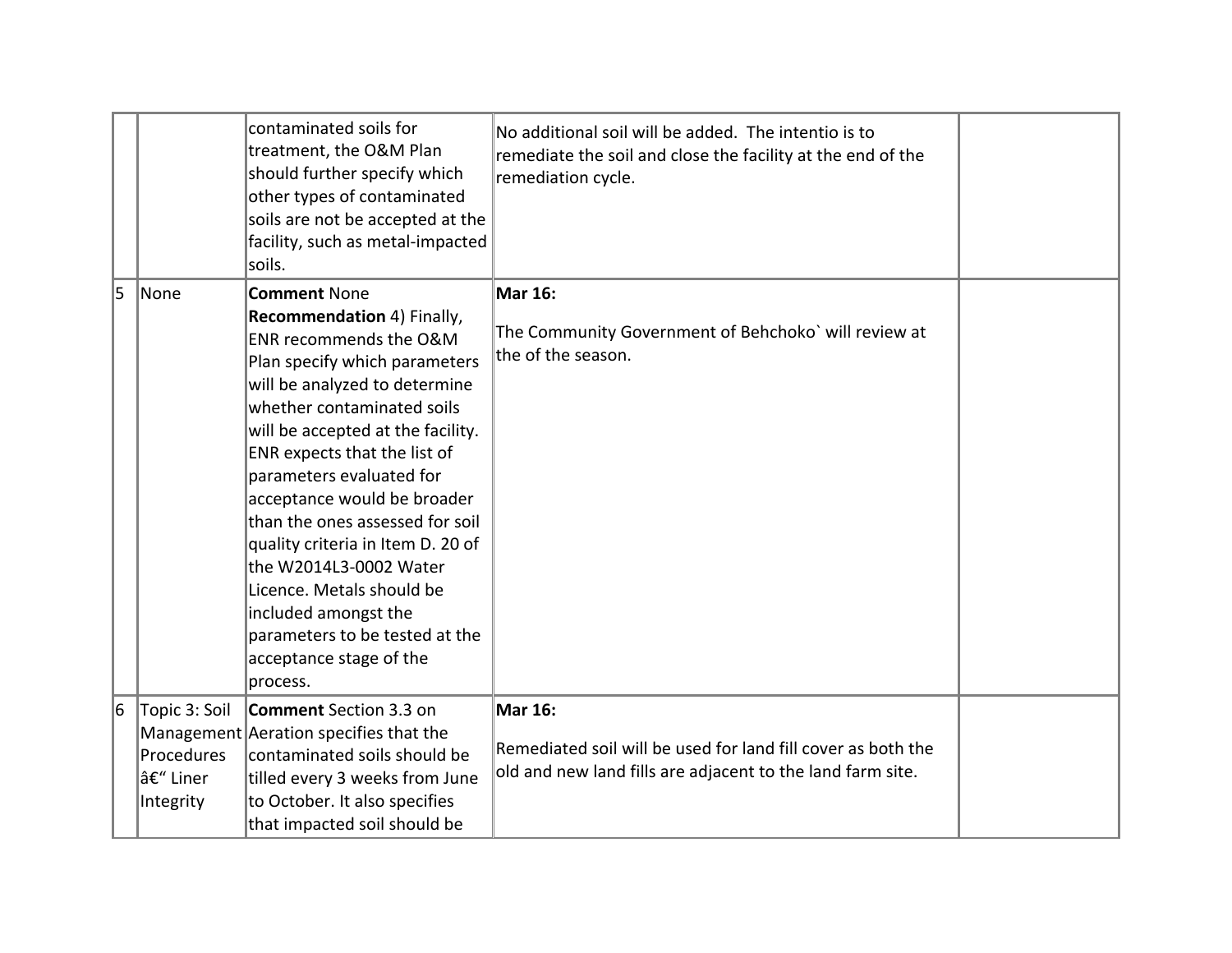|   |      | divided in equal size squares of   |                |  |
|---|------|------------------------------------|----------------|--|
|   |      | approximately 2 m by 2 m, and      |                |  |
|   |      | that the soils should be tilled to |                |  |
|   |      | a depth of approximately 2 m       |                |  |
|   |      | or until the clay liner is         |                |  |
|   |      | encountered. It is unclear in      |                |  |
|   |      | the plan what precautions are      |                |  |
|   |      | taken to protect the integrity of  |                |  |
|   |      | the clay liner layer during soils  |                |  |
|   |      | manipulation of windrow            |                |  |
|   |      | placement. SNP 2014-5 was          |                |  |
|   |      | established to monitor             |                |  |
|   |      | potential impacts to               |                |  |
|   |      | groundwater and surface water      |                |  |
|   |      | surrounding the Solid Waste        |                |  |
|   |      | Facility and Land farm. ENR        |                |  |
|   |      | notes however, that there is       |                |  |
|   |      | currently no groundwater SNP       |                |  |
|   |      | station(s) to monitor the liner's  |                |  |
|   |      | integrity and/or assess            |                |  |
|   |      | potential impacts to               |                |  |
|   |      | groundwater.                       |                |  |
|   |      | <b>Recommendation 1) ENR</b>       |                |  |
|   |      | recommends that procedures         |                |  |
|   |      | for protecting the land farm       |                |  |
|   |      | clay liner be outlined in the      |                |  |
|   |      | O&M Plan.                          |                |  |
| 7 | None | <b>Comment None</b>                | <b>Mar 16:</b> |  |
|   |      | <b>Recommendation 2) If</b>        |                |  |
|   |      | contaminated soils will            |                |  |
|   |      | continue to be treated at the      |                |  |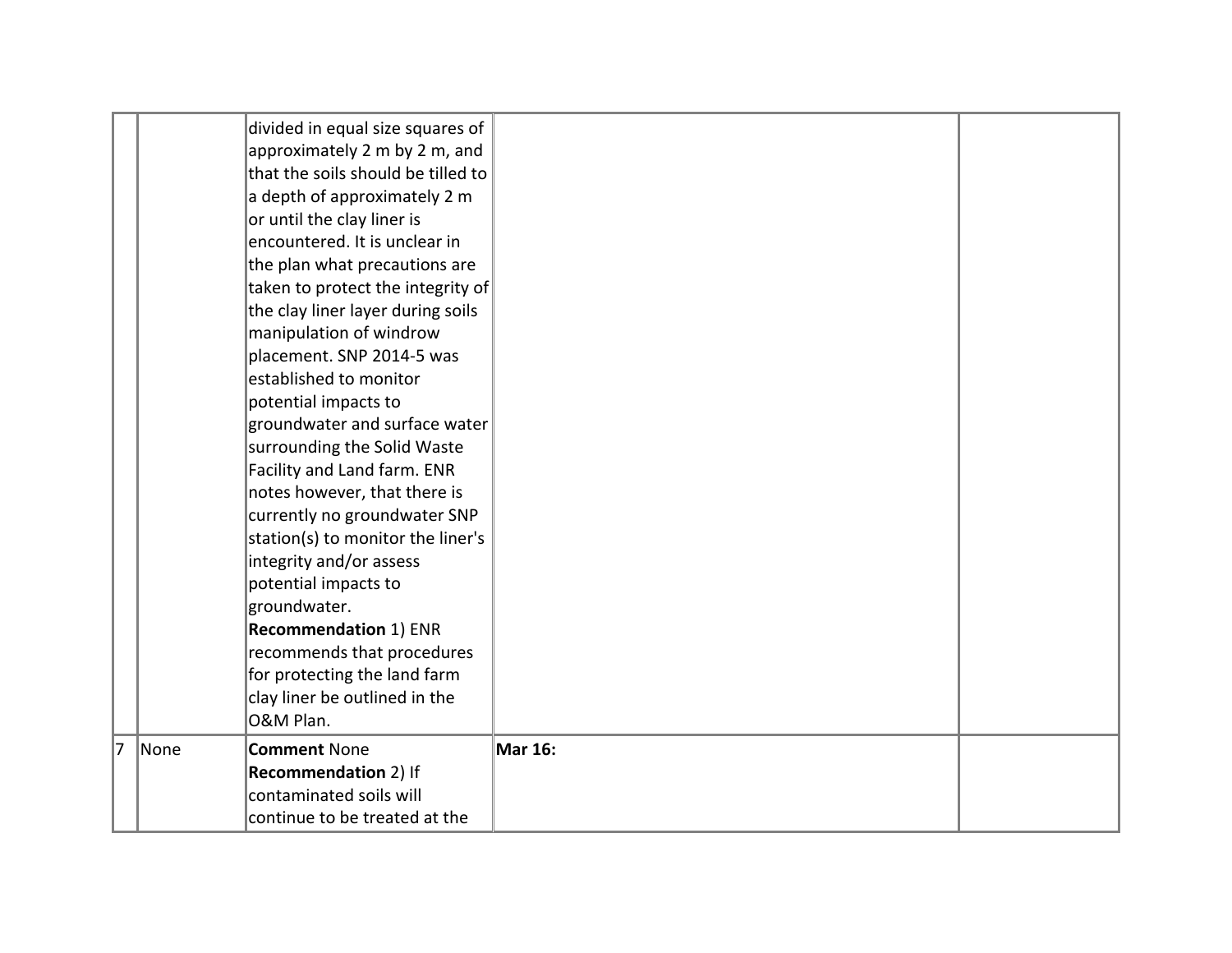|   |                                                            | Behchoko land farm, ENR<br>recommends that SNP<br>groundwater monitoring<br>stations be installed.                                                                                                                                                                                                                                                                                                                                                    | The intention is to close this facility and NOT extend the life<br>of the facility.                                                                               |  |
|---|------------------------------------------------------------|-------------------------------------------------------------------------------------------------------------------------------------------------------------------------------------------------------------------------------------------------------------------------------------------------------------------------------------------------------------------------------------------------------------------------------------------------------|-------------------------------------------------------------------------------------------------------------------------------------------------------------------|--|
| 8 |                                                            | Topic 4: Land <b>Comment</b> Section 3.1 of the<br>Farm Access   plan specifies that access to the<br>site should be restricted to<br>authorized personnel.<br>However, the land farm is<br>located in close proximity and<br>within the limits of the Solid<br>Waste Facility.<br><b>Recommendation 1) ENR</b><br>recommends the plan to<br>identify access control<br>measures (eg. gate, fence, etc)<br>that will be provided for the<br>facility. | <b>Mar 16:</b><br>Fencing and a gate has been installed to restrict and<br>discourage access to the area and restrict access to dumping<br>at the land farm site. |  |
| 9 | Farm<br> Personnel <br>Names and<br>Contact<br>Information | Topic 5: Land Comment ENR notes that the<br>name and contact information<br>of the land farm staff were not<br>provided within the O&M Plan.<br><b>Recommendation 1) ENR</b><br>recommends the name(s) and<br>contact information of the land<br>farm staff be provided within<br>the current O&M Plan.                                                                                                                                               | <b>Mar 16:</b><br>Signage will be added to the site this Spring as per<br>recommendation.                                                                         |  |
|   | 10 None                                                    | <b>Comment None</b><br><b>Recommendation 2) ENR</b><br>recommends the O&M Plan                                                                                                                                                                                                                                                                                                                                                                        | Mar 16:                                                                                                                                                           |  |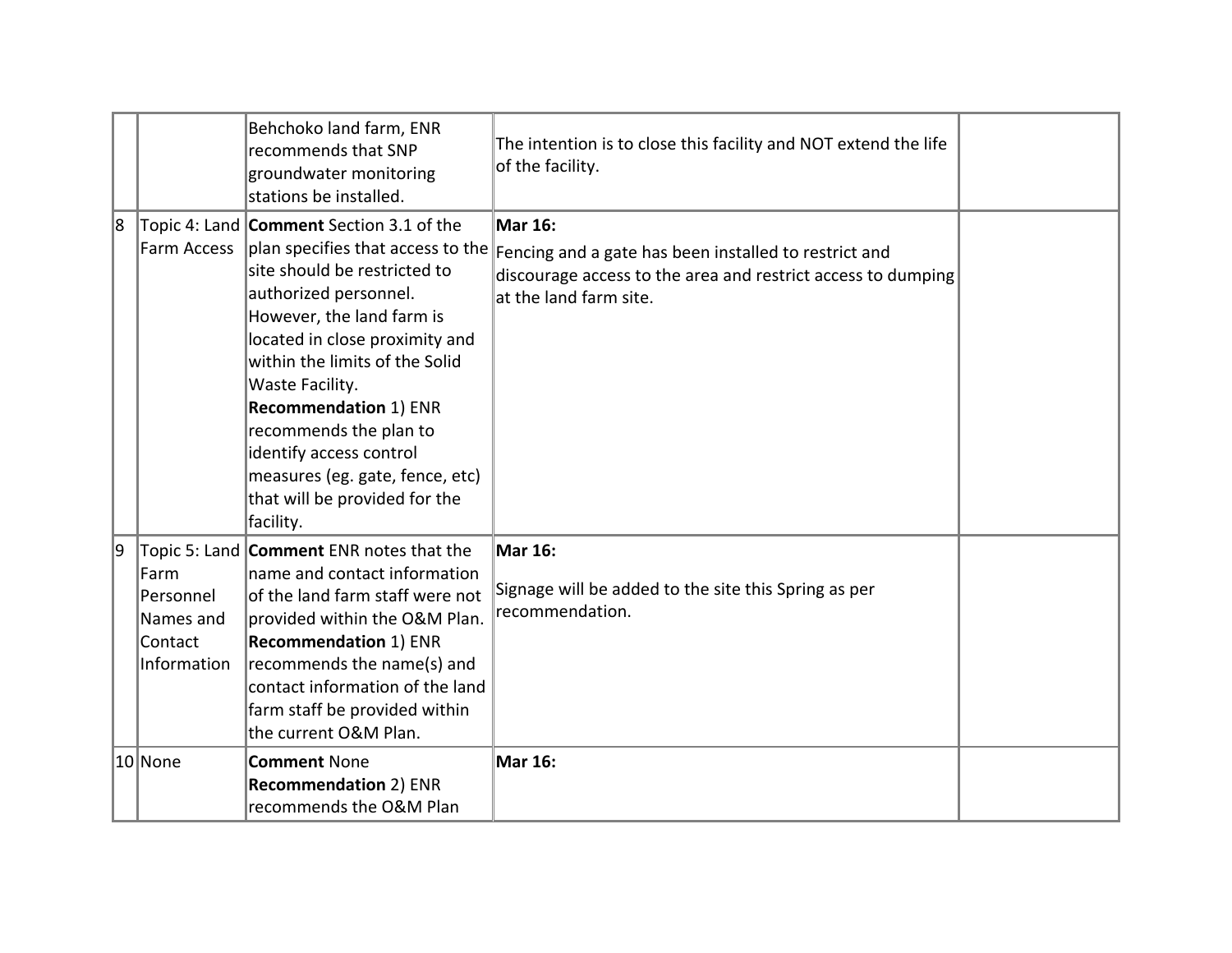|   |                                | provides details on past or<br>planned operator training<br>(specific to land farming)<br>offered to the community staff<br>working at the land farm<br>facility.                                                                                                                                                                                                                                                                                                                                                                                                                                                                                                              | Selected Public Works staff will be trained by BluMetric |                                       |
|---|--------------------------------|--------------------------------------------------------------------------------------------------------------------------------------------------------------------------------------------------------------------------------------------------------------------------------------------------------------------------------------------------------------------------------------------------------------------------------------------------------------------------------------------------------------------------------------------------------------------------------------------------------------------------------------------------------------------------------|----------------------------------------------------------|---------------------------------------|
|   | <b>WLWB: Jessica Pacunayen</b> |                                                                                                                                                                                                                                                                                                                                                                                                                                                                                                                                                                                                                                                                                |                                                          |                                       |
|   | <b>ID</b> Topic                | Reviewer<br><b>Comment/Recommendation</b>                                                                                                                                                                                                                                                                                                                                                                                                                                                                                                                                                                                                                                      | <b>Proponent Response</b>                                | <b>Board Staff</b><br><b>Response</b> |
| 1 | Landfarm<br>Assessment         | Comment Part H, Item 3 of the<br>Licence states that "prior to the<br>placement of any additional<br>contaminated soils into the<br>Landfarm, the Licensee must<br>demonstrate to the Board that<br>the Landfarm is suitable for<br>ongoing operation [and]<br>submit an updated Landfarm<br>Operation and Maintenance<br>Plan." Board staff also note<br>that in 2013, the CGB received<br>an assessment of the landfarm<br>with recommendations to<br>"expedite soil treatment,<br>prevent further contamination<br>of the surrounding area and<br>facilitate decommissioning of<br>the land farm facility."<br><b>Recommendation Board staff</b><br>recommend the Community | <b>Mar 16:</b><br>$\sf N$ o Coment                       |                                       |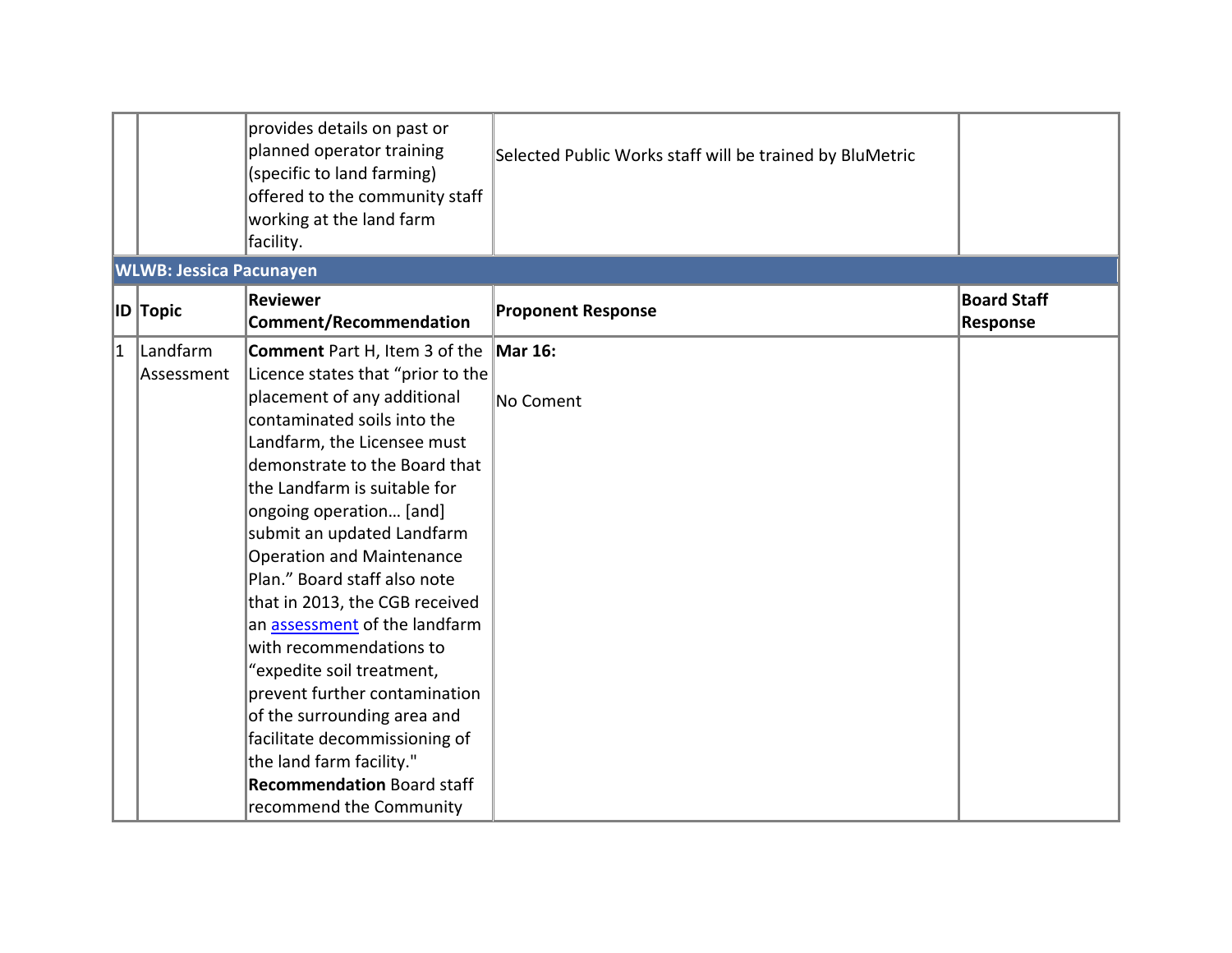| Government of Behchoko to<br>describe if and how it has<br>responded to the<br>recommendations in the<br>assessment and indicate<br>how the recommendations<br>have been incorporated into |  |
|--------------------------------------------------------------------------------------------------------------------------------------------------------------------------------------------|--|
| the Landfarm Operations and                                                                                                                                                                |  |
| Maintenance Plan?                                                                                                                                                                          |  |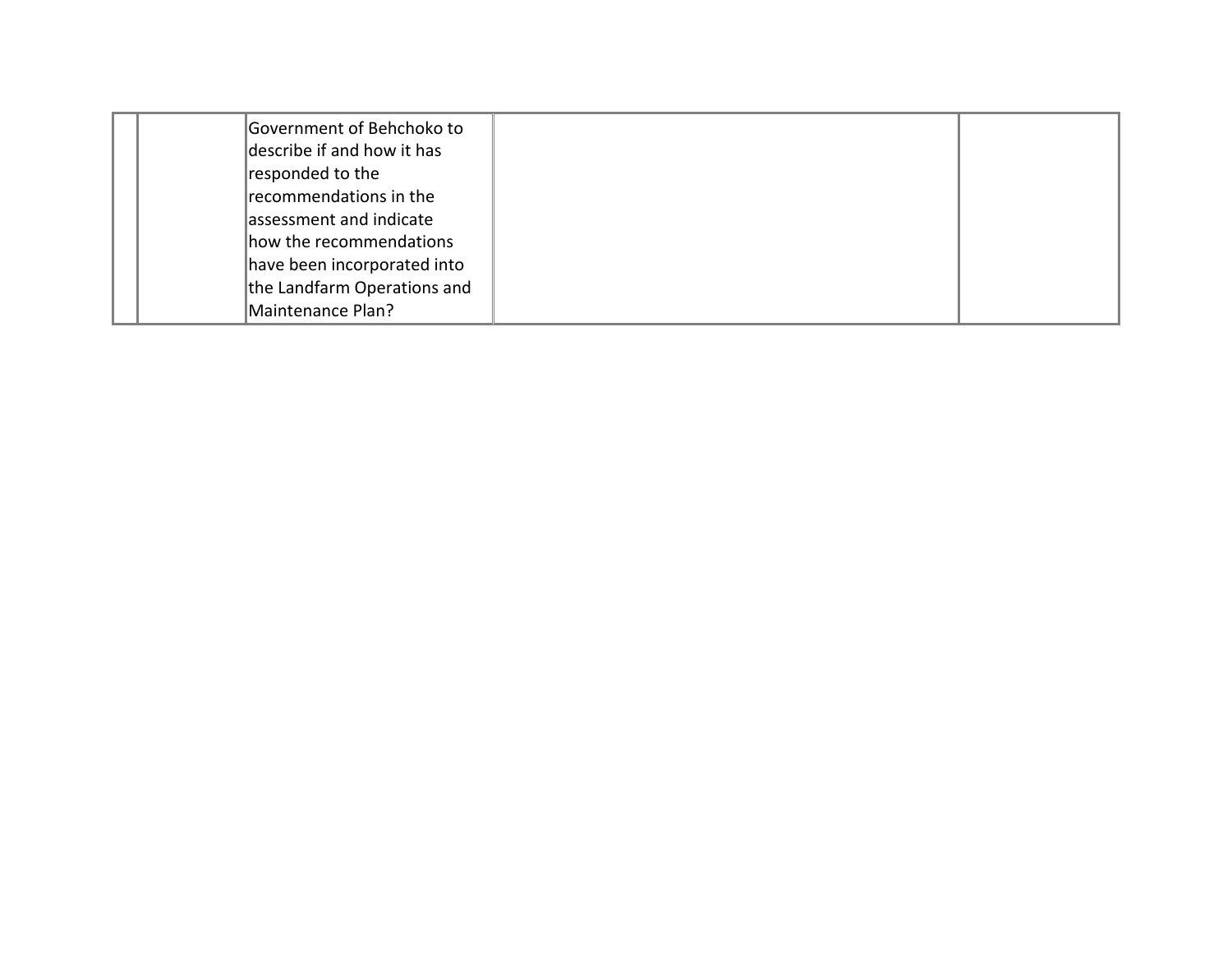Government of Gouvernement des Northwest Territories Territoires du Nord-Ouest

March 1, 2017

Violet Camsell-Blondin Chair Wekeezhii Land and Water Board #1-4905 48th Street Yellowknife, NT X1A 3S3

Dear Ms. Camsell-Blondin,

#### **Re: Community of Behchoko Water Licence – W2014L3-0002 Operation and Maintenance Plan – Land Farm Request for Review and Comments**

The Department of Environment and Natural Resources (ENR), Government of the Northwest Territories has reviewed the plan at reference based on its mandated responsibilities under the *Environmental Protection Act,* the *Forest Management Act*, the *Forest Protection Act, the Species at Risk (NWT) Act, the Waters Act* and the *Wildlife Act* and provides the following comments and recommendations for the consideration of the Board.

#### **Topic 1: Land Farm Previous and Current Operation Status**

# **Comment(s):**

Appendix A of the Operation and Maintenance Plan (O&M Plan) describes the past operational status of the Behchoko land farm from 2004 to 2009. In 2013, BlueMetric Environmental noted strong odours, sheens and possible free phase products in multiple test pits, and detected elevated concentrations of PHC in both the north and south areas of the land farm. Past inspection reports requested removal of a barrel of foreign material and hydrocarbon-impacted adsorbent material in 2014, and noted that enforcement actions may be required as further misuse of the land farm facility was observed with non-soil waste being deposited at the land farm (October 2016).

Past studies reported that the Behchoko land farm has exceeded its design capacity, and that no additional material should be added to the land farm until there was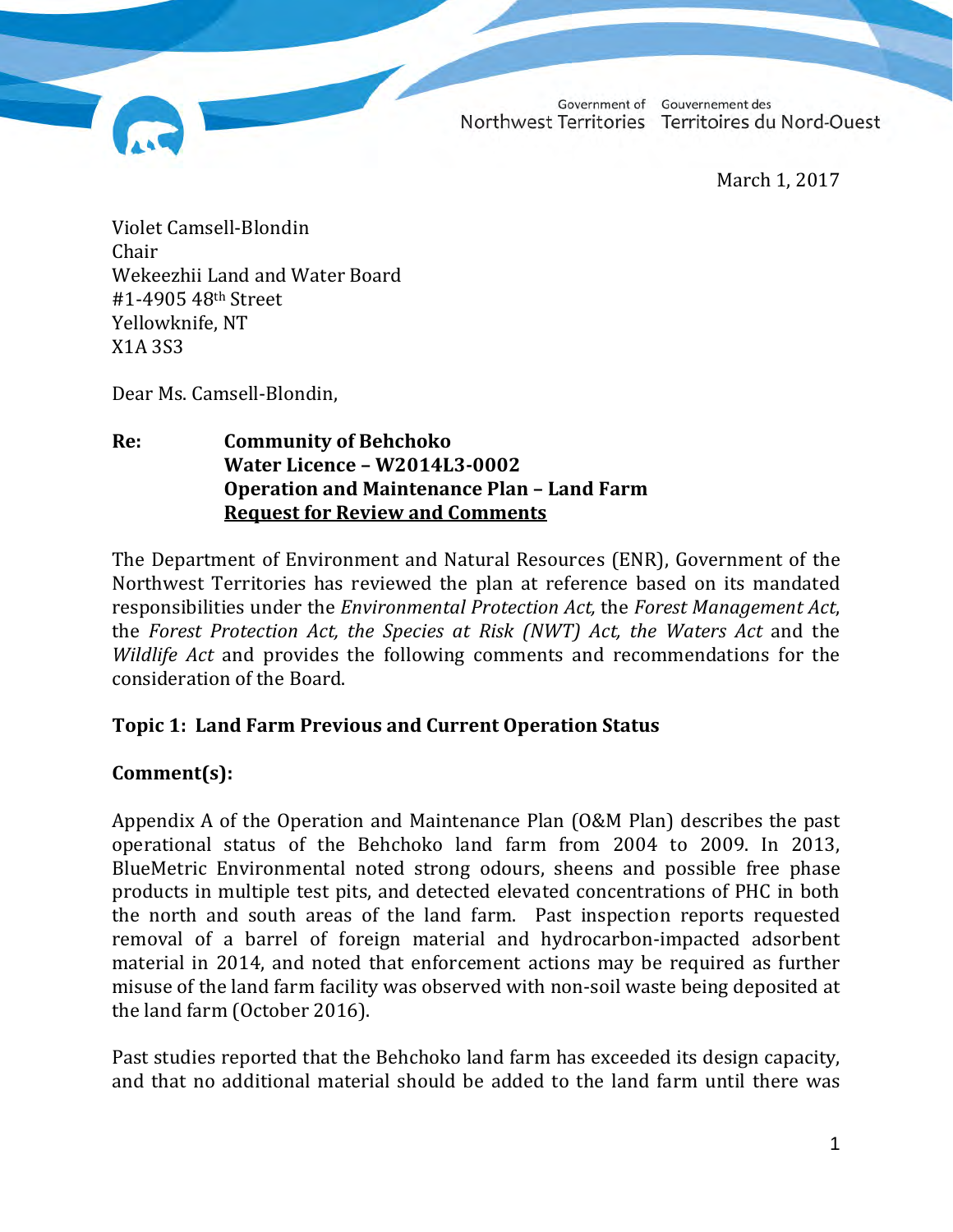sufficient space to manage it effectively. Recent inspection reports indicated that no soils were removed from the land farm, and that no effluent was discharged from the land farm. In a recent meeting (February 2017) with MACA and ENR inspectors, the community indicated that they had no intention of doing further land farming. Page 1 of the O&M Plan specifies that operation of the Behchoko land farm should be continued for a minimum of two (2) years during which time the land farm treatment performance would be evaluated - and a future course of action determined.

A land farm O&M Plan has been circulated through the Land and Water Board process for review. ENR recognizes that the Behchoko land farm is not expected to be operated in the future; however, ENR is providing the following comments regarding best land farming operations and maintenance practices in the event that land farming continues in Behchoko and the O&M Plan is put into practice.

### **Recommendation(s):**

1) ENR recommends that the Behchoko land farm O&M Plan should reflect best management practices to minimize liability risks to the community, as well as minimize the environmental risks of incomplete treatment of contaminated soils.

### **Topic 2: Important Screening Acceptance Procedures**

# **Comment(s):**

An O&M Plan is intended to provide operation/site specific information to provide staff with the information they require to properly operate the land farm facility. An important step when considering whether to accept soils for treatment at a land farm facility is to properly assess the extent and type of the contamination present in the materials before acceptance. Section 1.0 of the plan specifies that Behchoko land farm facility is to treat hydrocarbon-impacted soils only.

The liability of accepting contaminated soils that cannot be treated through land farming procedures falls on the facility owner. In the current case, it is the Community of Behchoko's responsibility to ensure that proper analysis of the soils considered for treatment is conducted to ensure that contaminants other than petroleum hydrocarbons (or mixtures) are not received and placed within the land farm facility. While Behchoko Land farm facility is to treat hydrocarbon-impacted soils only, the plan does not clarify the level or nature of contamination present, such as lightly to mid-range hydrocarbons, in the impacted soils that can be accepted for treatment. As such, land farming activities are generally considered ineffective and unsuitable for soils contaminated with petroleum hydrocarbons >30,000 parts per million (PPM), as measured by assessing Total Petroleum Hydrocarbon (TPH) or Total extractable hydrocarbon (THE), or if the soil is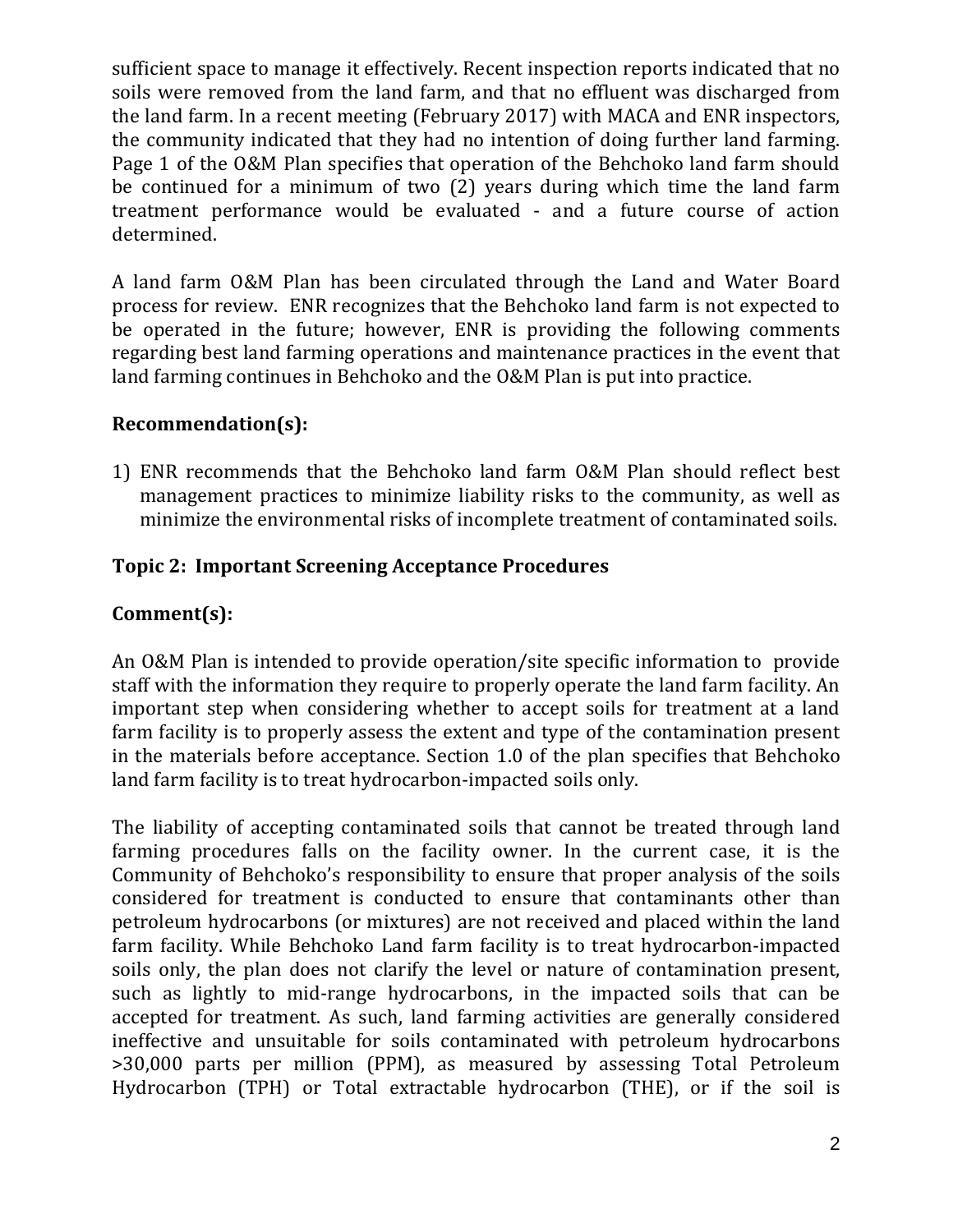saturated to point of visible free product) (Yukon Contaminated Site Regulations, 2011).

Adequate screening to determine acceptance is an important step, not only to prevent unnecessary liability to the community, but also to prevent certain contaminants (such as metals) from entering the land farming processes, and subsequently being re-introduced at the disposal location (SWF), with the potential of creating further impacts to surrounding land and water.

### **Recommendations:**

- 1) ENR recommends Behchoko Land farm O&M Plan be updated to specify which type of hydrocarbon-impact contaminated soils are accepted at the land farm (light to mid-range petroleum contaminated soils), and which hydrocarbonimpacted soils are not accepted at the facility.
- 2) ENR recommends hydrocarbon concentration limits be specified to help discriminate heavily impacted soils from their less-impacted counterparts.
- 3) In order to best assist staff evaluate whether to accept or refuse contaminated soils for treatment, the O&M Plan should further specify which other types of contaminated soils are not be accepted at the facility, such as metal-impacted soils.
- 4) Finally, ENR recommends the O&M Plan specify which parameters will be analyzed to determine whether contaminated soils will be accepted at the facility. ENR expects that the list of parameters evaluated for acceptance would be broader than the ones assessed for soil quality criteria in Item D. 20 of the W2014L3-0002 Water Licence. Metals should be included amongst the parameters to be tested at the acceptance stage of the process.

# **Topic 3: Soil Management Procedures – Liner Integrity**

# **Comment(s):**

Section 3.3 on *Aeration* specifies that the contaminated soils *should* be tilled every 3 weeks from June to October. It also specifies that impacted soil *should* be divided in equal size squares of approximately 2 m by 2 m, and that the soils should be tilled to a depth of approximately 2 m or until the clay liner is encountered.

It is unclear in the plan what precautions are taken to protect the integrity of the clay liner layer during soils manipulation of windrow placement. SNP 2014-5 was established to monitor potential impacts to groundwater and surface water surrounding the Solid Waste Facility and Land farm. ENR notes however, that there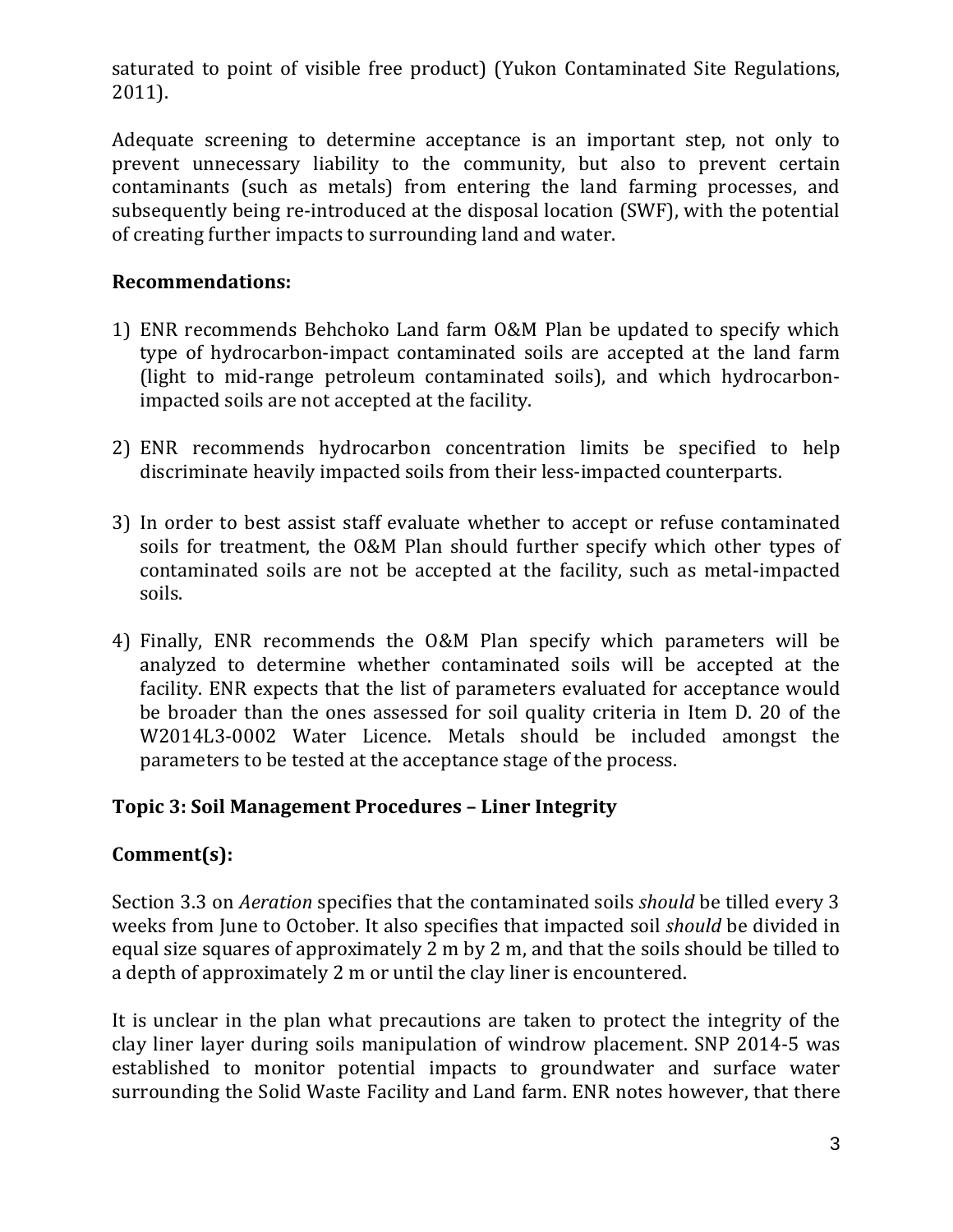is currently no groundwater SNP station(s) to monitor the liner's integrity and/or assess potential impacts to groundwater.

#### **Recommendations:**

- 1) ENR recommends that procedures for protecting the land farm clay liner be outlined in the O&M Plan.
- 2) If contaminated soils will continue to be treated at the Behchoko land farm, ENR recommends that SNP groundwater monitoring stations be installed.

#### **Topic 4: Land Farm Access**

# **Comment(s):**

Section 3.1 of the plan specifies that access to the site *should* be restricted to authorized personnel. However, the land farm is located in close proximity and within the limits of the Solid Waste Facility.

#### **Recommendations:**

1) ENR recommends the plan to identify access control measures (eg. gate, fence, etc) that will be provided for the facility.

# **Topic 5: Land Farm Personnel Names and Contact Information**

#### **Comment(s):**

ENR notes that the name and contact information of the land farm staff were not provided within the O&M Plan.

#### **Recommendations:**

- 1) ENR recommends the name(s) and contact information of the land farm staff be provided within the current O&M Plan.
- 2) ENR recommends the O&M Plan provides details on past or planned operator training (specific to land farming) offered to the community staff working at the land farm facility.